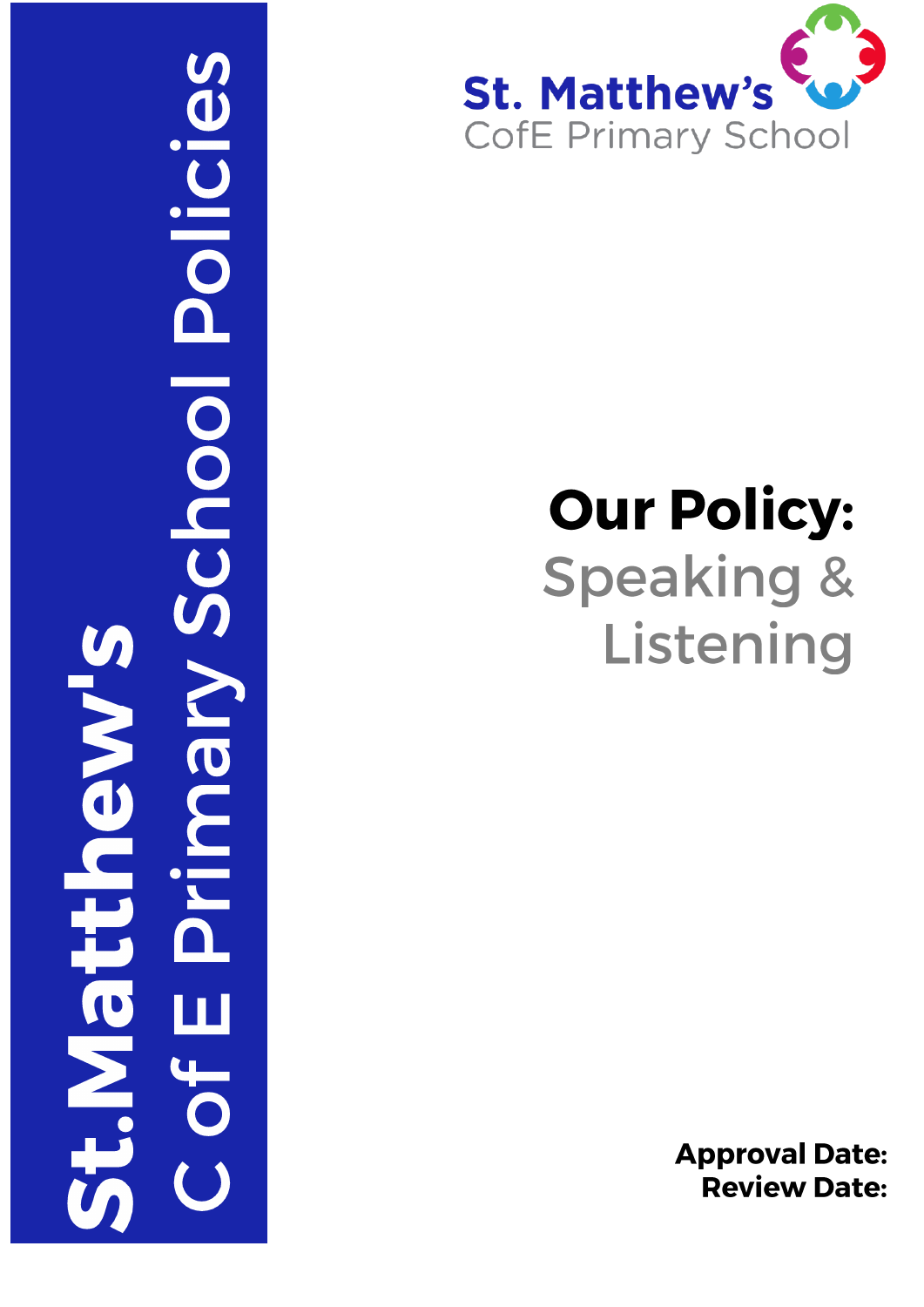# **ST. MATTHEW'S C.E. PRIMARY SCHOOL**

#### **SPEAKING AND LISTENING**

#### **INTRODUCTION**

Speaking and Listening is an aspect of English, which is a subject within the National Curriculum. This policy sets out the nature, purpose and implementation of Speaking and Listening at St. Matthew's C.E. Primary School. The policy was developed after consultation with teaching staff. The Headteacher and the English Subject Lead have responsibility to ensure that all staff are implementing the policy.

#### **RATIONALE**

We understand that spoken language skills of speaking and listening form the foundations of children's learning and development. Speaking and listening are necessary basic skills in everyday communication. We speak and listen more than we read and write. We need to develop these skills wherever possible, and as well as possible. Spoken language provides children with the ability to confidently articulate their ideas and opinions, with thought and purpose, as well as enables children to listen and consider alternative viewpoints. These key skills underpin their readiness for later life and therefore we provide regular opportunities to develop communication skills in varied and challenging ways. Speaking and listening are not taught as discrete subjects, but are embedded in all aspects of school life, across the curriculum and are part of everything we do.

#### **AIMS**

- To help children articulate their thoughts, feelings and opinions in order to express themselves and communicate effectively with others.
- To raise the standard use of subject vocabulary and language across the curriculum.
- To familiarise staff in the techniques necessary to raise the standard of speaking and listening.
- To provide opportunities for children to explore the differences between spoken and written language.
- To encourage the children to enjoy speaking and listening and develop their confidence.
- To develop children's oral and auditory skills to reinforce and extend writing and reading skills.
- To make eye-contact when speaking and when listening to show respect and consideration towards one another.
- To learn respect and integrity, valuing each other's thoughts, opinions and ideas.

In order to meet these aims we must:

- Enable each child an equal opportunity to succeed.
- Build on the language children 'bring to school'.
- Show respect for accent, dialect and home language.
- Show respect for children's means of communication.
- Make allowances for the use of communication aids as appropriate.
- Model correct language with respect.
- Encourage speaking and listening to remove barriers to learning.
- Provide support for all children appropriate to their needs, including SEN, EAL, INA and more able learners.

## **ORGANISATION AND MANAGEMENT**

All teachers are responsible for the planning of speaking and listening opportunities, both on medium term planning and learning experiences. All staff are responsible for promoting opportunities for speaking and listening in all forms of group and independent work.

#### **THE CONTRIBUTION OF SPEAKING AND LISTENING TO OTHER ASPECTS OF THE CURRICULUM**

#### Opportunities are provided where:

• Speaking and listening are the focus of the teaching, even though the subject matter may relate to another area of the curriculum, e.g. organising an interview with an 'expert' on acid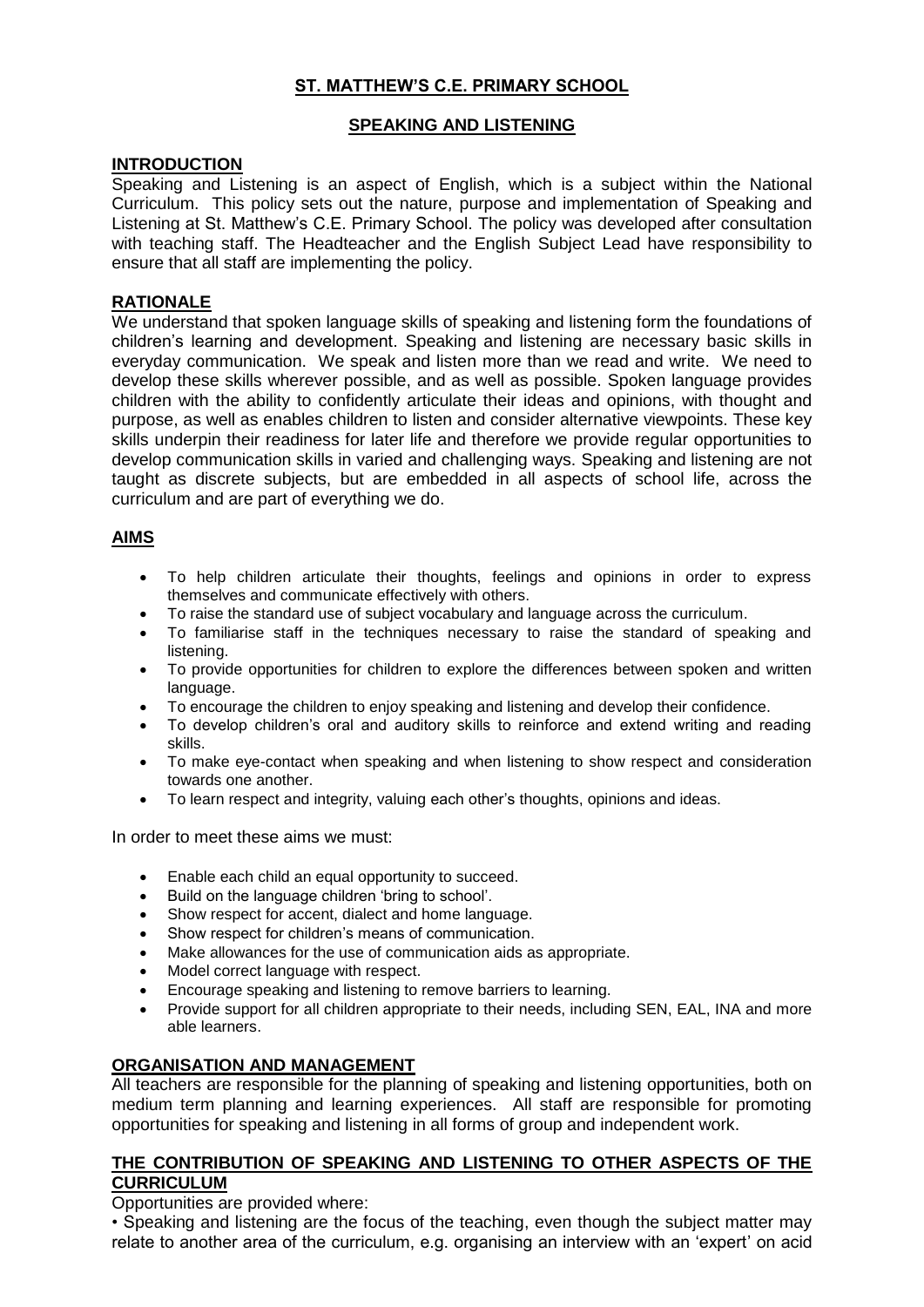rain, considering the role of the questioner, the range of questions to ask and the pace of the interview;

• Another subject is the focus of the teaching, but it is planned and organised in order that pupils can reinforce and practise speaking and listening skills, e.g. working in pairs to discuss prioritising items for inclusion on a charter of pupils' rights and responsibilities.

• Pupils have opportunities to use talk to investigate, evaluate or report, when another area of the curriculum is the focus for the teaching e.g. demonstrating how an origami book is made.

# **APPROACHES TO SPEAKING AND LISTENING**

Across the school

- Teacher modelling of dialogue (turn taking, offering opinions and inviting responses)
- Modelling listening (respecting even if disagreeing with others' viewpoints)
- Modelling values (encourage participation by all, praise sensitivity)
- Modelling participation
- Knowing what makes a good speaker or listener
- Provide a wide range of contexts for speaking and listening
- Provide clearly structured tasks which require pupils to participate in talk
- Sharing roles with the pupils

• Show children how to organise and structure their speech and to use vocabulary to communicate more complex meanings

• Model correct pronunciation and grammar in their own talk and in sensitively correcting children

#### EYFS and KS1

- Listening and responding to stories, poems, rhymes and songs including examples from different cultures, authors and children's own work.
- Responding to visual/aural stimuli e.g. pictures. T.V. radio etc.
- Discussing and reflecting upon their own work with other children, the teacher and other adults.
- Collaborating with others when planning activities.
- Talking about own experiences in and out of school.
- Telling known stories and reciting poems learnt by heart.
- Collaborative/explorative play opportunities.
- Imaginative play/improvised drama.
- Asking and answering questions.
- Giving and receiving simple explanations.
- Carrying out simple instructions.
- Relaying a message clearly and accurately.
- Philosophy for Children (P4C).

KS1 children will further encounter Standard English modelled by the teacher, media e.g. books, videos etc. as well as through the scheme of work. Many KS1 activities will also be experienced on a more sophisticated level at KS2.

## KS2:

- Talking about stories and poems and participating in shared and guided reading and writing activities.
- Listening with greater discrimination to stories, poems, rhymes and songs.
- Contributing individually in class discussion and to wider audiences, representing the views of a group.
- Presenting in front of an audience through group or class presentations to the class, school assemblies and Christmas productions.
- Debates stimulated through Theme catalyst questions allowing children to express opinions and argue points of view.
- Dramas as role play to explore imaginary situations (including hot-seating and conscience alley to understand character's perspectives).
- Philosophy for Children (P4C).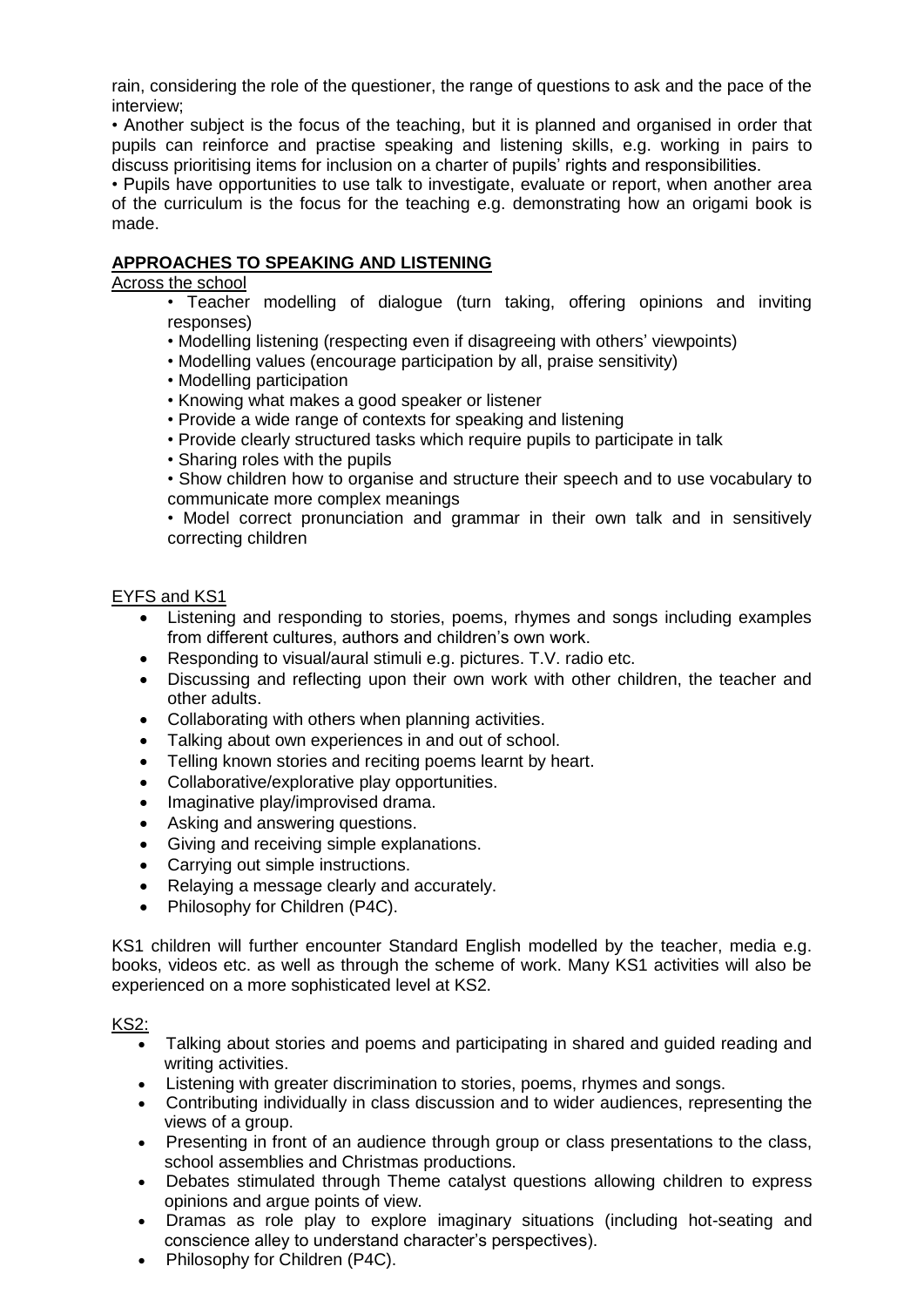Children in EYFS, KS1, Year 4 and Year 6 also take part in a Christmas production where they have the opportunity to practise and showcase their S&L skills in front of staff and parents.

#### *Additional support:*

Children who need additional support with their spoken language skills are firstly identified by their teachers. In addition to receiving appropriate differentiation and support whilst receiving in-class teaching, these children will be provided further opportunities to develop these skills tailored to their needs. For example, additional small group communication sessions through Lego Therapy or Nurture Groups. Across EYFS and KS1 (where needed), children are also involved in the Nuffield Early Language Intervention (NELI) to help support their spoken language development. Children who have been identified as having a greater need will be assessed by the SENCO, and further an Educational Psychologist, to decide whether they will need Speech and Language therapy.

# **SPECIAL EDUCATIONAL NEEDS**

We aim to ensure all children can access and participate in their lessons. Children with SEN have individual education plans (IEPs) and personalised provision maps written by their class teachers. These target their specific, individualised needs to enable them to succeed in the classroom. This can include a range of strategies including differentiated work, specific daily/weekly programmes and/or extra support, in class, by teacher or class support. *See Special Educational Needs policy for more information.*

## **ENGLISH AS AN ADDITIONAL LANGUAGE**

We recognise that many of our children speak a language other than English at home which we value and celebrate. Although, we further acknowledge the challenges these children can face in an educational setting and ensure we provide appropriate support so that they can successfully develop their English skills. *See English as an Additional Language policy for more information.* Children for whom English is a second language may be offered extra support in line with their individual needs. International New Arrivals will engage with appropriate language programmes (e.g. Racing to English) as well as, when appropriate, will access the RWI phonics programme.

## **MULTICULTURAL AWARENESS**

It is our aim that children will extend their present experience and develop their powers of imagination and sympathy in the study of literature from a wide range of time and places. In reading, writing as well as speaking and listening, children should have opportunities to explore aspects of personal and cultural identity. Where possible, visiting theatre groups/workshops will be taken from a diverse range of cultural and ethnic backgrounds.

## **EQUAL OPPORTUNITIES**

Irrespective of race, gender or disability all children will receive their entitlement to a broad, balanced and relevant English curriculum.

## **THE ROLE OF PARENTS AND CARERS**

Parents are encouraged to attend class assemblies and dramatic performances, where the power of speaking as a tool for learning is at the forefront.

The importance of oracy is reinforced by setting some homework tasks which involve pupils in speaking and listening, e.g. compiling and completing questionnaires, watching television programmes and giving oral feedback, collecting information for oral history projects.

## **ASSESSMENT AND RECORDING**

Assessment is an integral part of the school's curriculum plan for teaching and learning. We believe assessment plays a key role in ensuring children can achieve their targets. This occurs through immediate in-class feedback which provides children with ownership and understanding of their strengths and areas to improve. Additionally, termly testing enables teachers to adapt plans and target interventions effectively.